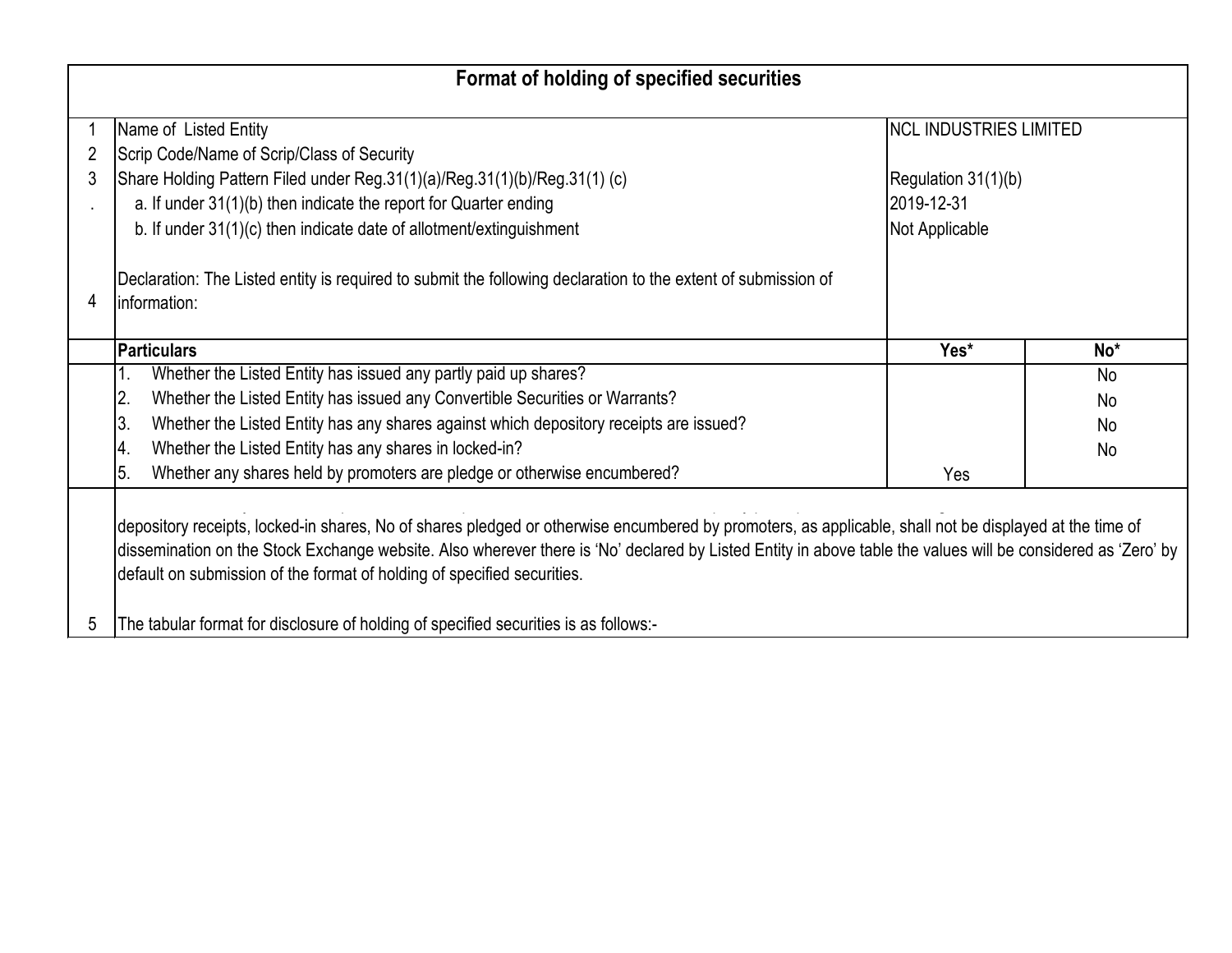## **Table I - Summary Statement holding of specified securities**

|      | <b>Category of shareholder</b> | <b>holders</b> | Nos. of No. of fully<br>share paid up equity Partly paid-<br>shares held | No. of                          | No. of shares<br>underlying<br><b>Depository</b> |                              | <b>Total nos.</b> Shareholding as a Number of Voting Rights held in each class<br>shares held % of total no. of<br>shares (calculated |                                                                                                                        | of securities                                             |                                                                               | <b>No. of Shares</b><br><b>Underlying</b><br><b>Outstanding</b> | <b>Shareholding</b> , as a<br>% assuming full<br>conversion of | <b>Number of Locked in</b><br>shares |                                    |                        | <b>Number of Shares pledged</b><br>or otherwise encumbered | Number of<br>equity shares<br>held in |
|------|--------------------------------|----------------|--------------------------------------------------------------------------|---------------------------------|--------------------------------------------------|------------------------------|---------------------------------------------------------------------------------------------------------------------------------------|------------------------------------------------------------------------------------------------------------------------|-----------------------------------------------------------|-------------------------------------------------------------------------------|-----------------------------------------------------------------|----------------------------------------------------------------|--------------------------------------|------------------------------------|------------------------|------------------------------------------------------------|---------------------------------------|
|      |                                |                |                                                                          | up equity<br><b>Shares held</b> | <b>Receipts</b>                                  |                              | as per SCRR<br>1957                                                                                                                   | <b>Total</b><br><b>Total as a</b><br><b>Class Y</b><br><b>Class</b><br><b>EQUITY</b><br>$%$ of $(A+B+$<br>$\mathbf{C}$ | convertible<br>securities (including<br><b>Warrants</b> ) | convertible<br>securities (as a<br>percentage of<br>diluted share<br>capital) |                                                                 | No. (a) As a $%$ of total<br>Shar es held (b)                  | No. (a)                              | As a % of total<br>Shares held (b) | dematerialized<br>form |                                                            |                                       |
| (1)  |                                |                | (IV)                                                                     |                                 |                                                  | $(VII) =$<br>$(IV)+(V)+(VI)$ | (VIII) As a % of<br>$(A+B+C2)$                                                                                                        |                                                                                                                        | (IX)                                                      |                                                                               |                                                                 | $(X) (XI) = (VII)+(X) As a % of$<br>$(A+B+C2)$                 |                                      | (XII)                              |                        | (XIII)                                                     | (XIV)                                 |
| (A)  | Promoter & Promoter Group      | 52             | 18744735                                                                 |                                 |                                                  | 18744735                     |                                                                                                                                       | 41.44 18744735                                                                                                         | 18744735                                                  | 41.44                                                                         |                                                                 | 41.44                                                          |                                      |                                    | 0 590455               | 3.15                                                       | 18744735                              |
| (B)  | Public                         | 35865          | 26488055                                                                 |                                 |                                                  | 26488055                     |                                                                                                                                       | 58.56 26488055                                                                                                         | 26488055                                                  | 58.56                                                                         |                                                                 | 58.56                                                          |                                      |                                    |                        |                                                            | 25200553                              |
| (C)  | Non Promoter- Non Public       |                |                                                                          |                                 |                                                  |                              |                                                                                                                                       |                                                                                                                        |                                                           |                                                                               |                                                                 |                                                                |                                      |                                    |                        |                                                            |                                       |
| (C1) | Shares underlying DRs          |                |                                                                          |                                 |                                                  |                              |                                                                                                                                       |                                                                                                                        |                                                           |                                                                               |                                                                 |                                                                |                                      |                                    |                        |                                                            |                                       |
| (C2) | Shares held by Employee Trusts |                |                                                                          |                                 |                                                  |                              |                                                                                                                                       |                                                                                                                        |                                                           |                                                                               |                                                                 |                                                                |                                      |                                    |                        |                                                            |                                       |
|      | Total                          | 35917          | 45232790                                                                 |                                 |                                                  | 45232790                     |                                                                                                                                       | 100 45232790                                                                                                           | 45232790                                                  | 100                                                                           |                                                                 | 100                                                            |                                      |                                    | 0 590455               | 1.31                                                       | 43945288                              |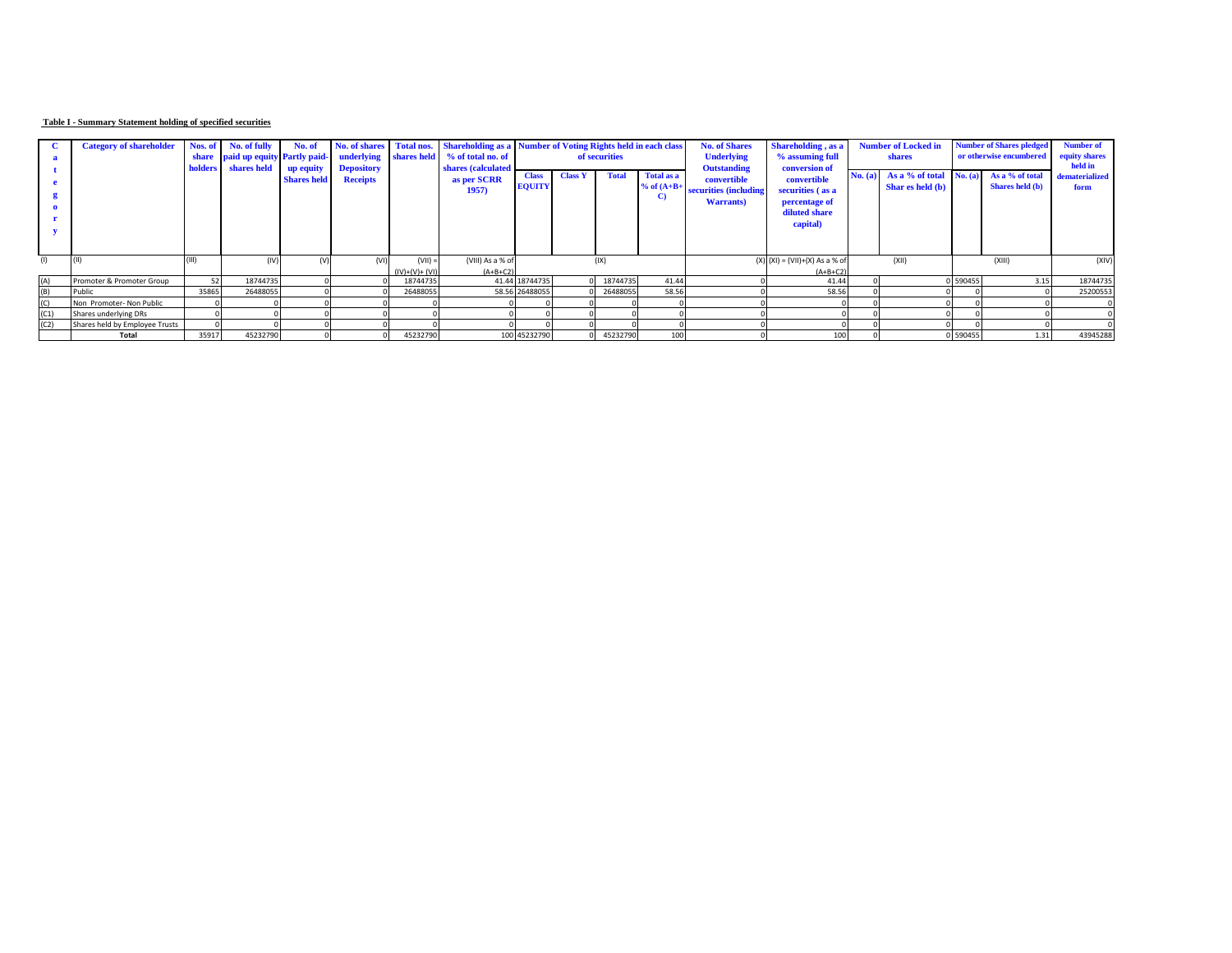## **Table II - Statement showing shareholding pattern of the Promoter and Promoter Group**

| Categ | <b>Category of shareholder</b>                     | <b>Pan Number</b>        | Nos. of<br>share<br>holders | No. of fully<br>paid up<br>equity share<br>held | <b>Partly paid-</b><br>up equity<br><b>Shares</b> held | <b>No. of shares</b><br>underlying<br><b>Depository</b><br><b>Receipts</b> | <b>otal</b> nos<br>shares<br>held | <b>Sharehol ding</b><br>% calculate d<br>as per SCRR,<br>1957 |                        |           | <b>Number of Voting Rights held in</b><br>each class of securities |                                 | <b>No Of Shares</b><br><b>Underlying</b><br><b>Outstanding</b><br><b>Convertible</b> | <b>TOTAL</b><br><b>Shareholding</b> as<br>a% assuming full<br>conversion of |         | <b>Number Of Locked</b><br>in Shares                  |             | <b>umber Of Shar</b><br><b>Pledged Or</b><br><b>Otherwise</b><br>encumbered | <b>Number Of</b><br><b>Equity Shares</b><br><b>Held</b> in<br><b>Dematerialized</b><br>Form |
|-------|----------------------------------------------------|--------------------------|-----------------------------|-------------------------------------------------|--------------------------------------------------------|----------------------------------------------------------------------------|-----------------------------------|---------------------------------------------------------------|------------------------|-----------|--------------------------------------------------------------------|---------------------------------|--------------------------------------------------------------------------------------|-----------------------------------------------------------------------------|---------|-------------------------------------------------------|-------------|-----------------------------------------------------------------------------|---------------------------------------------------------------------------------------------|
|       |                                                    |                          |                             |                                                 |                                                        |                                                                            |                                   |                                                               | <b>Class</b><br>EOUITY | Clas<br>Y | <b>Total</b>                                                       | Total as a<br>% of<br>$(A+B+C)$ | <b>Securities</b> (Inclu<br>ding Warrants                                            | conversion of<br>convertible<br>securities as a<br>percentage               | No. (a) | As a % of<br>otal Shares<br>$\text{held}(\textbf{b})$ | Vo. (a)     | As a % of<br>total<br><b>Shares</b><br>held (b)                             |                                                                                             |
|       | (1)                                                | (II)                     | (III)                       | (IV)                                            | (V)                                                    | (VI)                                                                       | (VII<br>$=$ IV+V+VI               | (VIII)                                                        |                        |           | (IX)                                                               |                                 | (x)                                                                                  | $(XI) = (VII)+(X)$ as a<br>% of A+B+C2                                      |         | (XII)                                                 |             | (XIII)                                                                      | (XIV)                                                                                       |
| (1)   | Indian                                             |                          |                             |                                                 |                                                        |                                                                            |                                   |                                                               |                        |           |                                                                    |                                 |                                                                                      |                                                                             |         |                                                       |             |                                                                             |                                                                                             |
| (a)   | Individuals/Hindu Undivided Family                 |                          | 44                          | 17340626                                        |                                                        |                                                                            | 17340626                          | 38.34                                                         | 17340626               |           | 17340626 38.34                                                     |                                 |                                                                                      |                                                                             |         |                                                       | 590455 3.41 |                                                                             | 17340626                                                                                    |
|       | KALIDINDI MADHU HUF                                | AABHK2967F               |                             | 1660                                            | 0                                                      |                                                                            | 1660                              |                                                               | 1660                   |           | 1660                                                               | $\Omega$                        |                                                                                      | $\Omega$                                                                    | U       |                                                       |             |                                                                             | 1660                                                                                        |
|       | 2 NIRHMAL V GORADIA                                | AABPG5825C               |                             | 89463                                           | 0                                                      |                                                                            | 89463                             | 0.2                                                           | 89463                  |           | 89463                                                              | 0.2                             |                                                                                      | 0.2                                                                         |         |                                                       |             |                                                                             | 89463                                                                                       |
|       | 3 GEETA GORADIA<br>4 MEENA SHAH                    | AABPG8227A<br>AADPS0675C |                             | 136315<br>12430                                 |                                                        |                                                                            | 136315<br>12430                   | 0.3<br>0.03                                                   | 136315<br>12430        |           | 136315<br>12430                                                    | 0.3                             |                                                                                      | 0.3<br>0.03                                                                 |         |                                                       |             |                                                                             | 136315<br>12430                                                                             |
|       | 5 ASHWIN GORADIA                                   | AAFPG5412K               |                             | 85394                                           |                                                        |                                                                            | 85394                             | 0.19                                                          | 35394                  |           | 85394                                                              | 0.18                            |                                                                                      | 0.19                                                                        |         |                                                       |             |                                                                             | 85394                                                                                       |
|       | 6 VINODRAI V GORADIA                               | AAFPG5414R               |                             | 575702                                          |                                                        |                                                                            | 575702                            | 1.27                                                          | 575702                 |           | 575702                                                             | 0.58                            |                                                                                      | 1.27                                                                        |         |                                                       |             |                                                                             | 575702                                                                                      |
|       | 7 MEERA GORADIA                                    | AAIPG5746P               |                             | 119549                                          |                                                        |                                                                            | 119549                            | 0.26                                                          | 119549                 |           | 119549                                                             | 0.09                            |                                                                                      | 0.26                                                                        |         |                                                       |             |                                                                             | 119549                                                                                      |
|       | 8 BIMAL GORADIA                                    | AAIPG5747N               |                             | 300080                                          |                                                        |                                                                            | 300080                            | 0.66                                                          | 300080                 |           | 300080                                                             | 0.4                             |                                                                                      | 0.66                                                                        |         |                                                       |             |                                                                             | 300080                                                                                      |
|       | 9 G Jyothi                                         | AASPG1888N               |                             | 166992                                          |                                                        |                                                                            | 166992                            | 0.37                                                          | 166992                 |           | 166992                                                             | 0.37                            |                                                                                      | 0.37                                                                        |         |                                                       |             |                                                                             | 166992                                                                                      |
|       | 10 KANUMILLI MALATHI                               | ABZPK0175E               |                             | 8493                                            |                                                        |                                                                            | 8493                              | 0.02                                                          | 8493                   |           | 8493                                                               | 0.02                            |                                                                                      | 0.02                                                                        |         |                                                       |             |                                                                             | 8493                                                                                        |
|       | 11 ASHVEN DATLA                                    | ACWPD2136N               |                             | 890125                                          |                                                        |                                                                            | 890125                            | 1.97                                                          | 890125                 |           | 890125                                                             | 1.81                            |                                                                                      | 1.97                                                                        |         |                                                       | 70455       | 7.92                                                                        | 890125                                                                                      |
|       | 12 RAVI KALIDINDI<br>13 K MADHU                    | ADOPK6009N<br>ADOPK6010H |                             | 2334614<br>622512                               |                                                        |                                                                            | 2334614<br>622512                 | 5.16<br>1.38                                                  | 2334614<br>622512      |           | 2334614<br>622512                                                  | 0.91                            |                                                                                      | 5.16<br>1.38                                                                |         |                                                       |             |                                                                             | 2334614<br>622512                                                                           |
|       | 14 BHARTI GORADIA                                  | ADVPG2682A               |                             | 48441                                           |                                                        |                                                                            | 48441                             | 0.11                                                          | 48441                  |           | 48441                                                              | 0.11                            |                                                                                      | 0.11                                                                        |         |                                                       |             |                                                                             | 48441                                                                                       |
|       | 15 SATYANARAYANA RAJU PENMETCHA                    | AEJPP5673D               |                             | 61634                                           | 0                                                      |                                                                            | 61634                             | 0.14                                                          | 61634                  |           | 61634                                                              | 0.02                            |                                                                                      | 0.14                                                                        |         |                                                       |             |                                                                             | 61634                                                                                       |
|       | 16 VALLI P                                         | AEJPP6075K               |                             | 2575                                            |                                                        |                                                                            | 2575                              | 0.01                                                          | 2575                   |           | 2575                                                               | 0.01                            |                                                                                      | 0.01                                                                        | U       |                                                       |             |                                                                             | 2575                                                                                        |
|       | 17 PENMETCHA RAMALINGA RAJU                        | AEKPP2038M               |                             | 34900                                           |                                                        |                                                                            | 34900                             | 0.08                                                          | 34900                  |           | 34900                                                              | 0.08                            |                                                                                      | 0.08                                                                        |         |                                                       |             |                                                                             | 34900                                                                                       |
|       | 18 PADMA GOTTUMUKKALA                              | AFPPG2456L               |                             | 85225                                           |                                                        |                                                                            | 85225                             | 0.19                                                          | 85225                  |           | 85225                                                              | 0.19                            |                                                                                      | 0.19                                                                        |         |                                                       |             |                                                                             | 85225                                                                                       |
|       | 19 K ANURADHA                                      | AGYPK8737C               |                             | 866133                                          |                                                        |                                                                            | 866133                            | 1.91                                                          | 866133                 |           | 866133                                                             | 1.24                            |                                                                                      | 1.91                                                                        |         |                                                       |             |                                                                             | 866133                                                                                      |
|       | 20 N JANAKI                                        | AHBPJ0779K               |                             | 45155                                           |                                                        |                                                                            | 45155                             | 0.1                                                           | 45155                  |           | 45155                                                              | 0.1                             |                                                                                      | 0.1                                                                         |         |                                                       |             |                                                                             | 45155                                                                                       |
|       | 21 GORADIA CHARULATA VINODRAI                      | AHCPG9174G               |                             | 334238                                          |                                                        |                                                                            | 334238                            | 0.74                                                          | 334238                 |           | 334238                                                             | 0.74                            |                                                                                      | 0.74                                                                        |         |                                                       |             |                                                                             | 334238                                                                                      |
|       | 22 UTKAL B GORADIA<br>23 PENMETSA NARASIMHA RAJU   | AHCPG9175H<br>AHDPP9407C |                             | 70569<br>1173619                                |                                                        |                                                                            | 70569<br>173619                   | 0.16<br>2.59                                                  | 70569<br>1173619       |           | 70569<br>1173619                                                   | 0.16<br>0.13                    |                                                                                      | 0.16<br>2.59                                                                |         |                                                       | 460000      | 39.2                                                                        | 70569<br>1173619                                                                            |
|       | 24 VARALAKSHMI PENMETSA                            | <b>АНDPP9959К</b>        |                             | 350355                                          | 0                                                      |                                                                            | 350355                            | 0.77                                                          | 350355                 |           | 350355                                                             | 0.13                            |                                                                                      | 0.77                                                                        | U       |                                                       | 60000       | 17.13                                                                       | 350355                                                                                      |
|       | 25 G V V R P Varma                                 | AHEPG9232F               |                             | 72445                                           |                                                        |                                                                            | 72445                             | 0.16                                                          | 72445                  |           | 72445                                                              | 0.16                            |                                                                                      | 0.16                                                                        | U       |                                                       |             |                                                                             | 72445                                                                                       |
|       | 26 MADHAVI PENUMASTA                               | AHPPP9083N               |                             | 83283                                           |                                                        |                                                                            | 83283                             | 0.18                                                          | 83283                  |           | 83283                                                              | 0.18                            |                                                                                      | 0.18                                                                        |         |                                                       |             |                                                                             | 83283                                                                                       |
|       | 27 KANUMILLI SUDHEER                               | AHTPK8438N               |                             | 77710                                           |                                                        |                                                                            | 77710                             | 0.17                                                          | 77710                  |           | 77710                                                              | 0.17                            |                                                                                      | 0.17                                                                        |         |                                                       |             |                                                                             | 77710                                                                                       |
|       | 28 GAUTAM KALIDINDI                                | AIZPK4595R               |                             | 1252330                                         |                                                        |                                                                            | 1252330                           | 2.77                                                          | 1252330                |           | 1252330                                                            | 0.44                            |                                                                                      | 2.77                                                                        |         |                                                       |             |                                                                             | 1252330                                                                                     |
|       | 29 Kalidindi Shilpa                                | AJRPD6533D               |                             | 2760833                                         |                                                        |                                                                            | 2760833                           | 6.1                                                           | 2760833                |           | 2760833                                                            | 6.1                             |                                                                                      | 6.1                                                                         |         |                                                       |             |                                                                             | 2760833                                                                                     |
|       | 30 SRIDHAR BHUPATIRAJU                             | AKPPB6344R               |                             | 204642                                          |                                                        |                                                                            | 204642                            | 0.45                                                          | 204642                 |           | 204642                                                             | 0.45                            |                                                                                      | 0.45                                                                        |         |                                                       |             |                                                                             | 204642                                                                                      |
|       | 31 GOKUL HARINI                                    | AKPPG3960N               |                             | 30011                                           |                                                        |                                                                            | 30011                             | 0.07                                                          | 30011                  |           | 30011                                                              | 0.07                            |                                                                                      | 0.07                                                                        |         |                                                       |             |                                                                             | 30011                                                                                       |
|       | 32 S GOKUL                                         | AKQPS4416E               |                             | 80663                                           |                                                        |                                                                            | 80663                             | 0.18<br>3.01                                                  | 30663                  |           | 80663                                                              | 0.01                            |                                                                                      | 0.18                                                                        |         |                                                       |             |                                                                             | 30663                                                                                       |
|       | 33 POOJA KALIDINDI<br>34 G.T.SANDEEP               | AKVPK4298B<br>AMDPG6520C |                             | 1363450<br>233122                               |                                                        |                                                                            | 1363450<br>233122                 | 0.52                                                          | 1363450<br>233122      |           | 1363450<br>233122                                                  | 1.25<br>0.52                    |                                                                                      | 3.01<br>0.52                                                                |         | In<br><b>n</b>                                        |             |                                                                             | 1363450<br>233122                                                                           |
|       | 35 VEGESANA SAILAJA                                | AMIPV0786E               |                             | 10650                                           |                                                        |                                                                            | 10650                             | 0.02                                                          | 10650                  |           | 10650                                                              | 0.02                            |                                                                                      | 0.02                                                                        |         |                                                       |             |                                                                             | 10650                                                                                       |
|       | 36 K MALLIKA                                       | ANJPM7670C               |                             | 36263                                           |                                                        |                                                                            | 36263                             | 0.08                                                          | 36263                  |           | 36263                                                              | 0.08                            |                                                                                      | 0.08                                                                        |         |                                                       |             |                                                                             | 36263                                                                                       |
|       | 37 ROOPA KALIDINDI                                 | ARFPK4302F               |                             | 2212597                                         |                                                        |                                                                            | 2212597                           | 4.89                                                          | 2212597                |           | 2212597                                                            | 0.11                            |                                                                                      | 4.89                                                                        |         |                                                       |             |                                                                             | 2212597                                                                                     |
|       | 38 DIVYA PENUMACHA                                 | ARLPP9862B               |                             | 313521                                          |                                                        |                                                                            | 313521                            | 0.69                                                          | 313521                 |           | 313521                                                             | 0.69                            |                                                                                      | 0.69                                                                        |         |                                                       |             |                                                                             | 313521                                                                                      |
|       | 39 SUBBA RAJU BHUPATIRAJU                          | AWYPB8809I               |                             | 124741                                          |                                                        |                                                                            | 124741                            | 0.28                                                          | 124741                 |           | 124741                                                             | 0.28                            |                                                                                      | 0.28                                                                        |         |                                                       |             |                                                                             | 124741                                                                                      |
|       | 40 DITI ASHWIN GORADIA                             | BFJPG1741R               |                             | 30000                                           |                                                        |                                                                            | 30000                             | 0.07                                                          | 30000                  |           | 30000                                                              | 0.07                            |                                                                                      | 0.07                                                                        |         |                                                       |             |                                                                             | 30000                                                                                       |
|       | 41 NISHI ASHWIN GORADIA                            | ONPG9729N                |                             | 30000                                           |                                                        |                                                                            | 30000                             | 0.07                                                          | 30000                  |           | 30000                                                              | 0.07                            |                                                                                      | 0.07                                                                        |         |                                                       |             |                                                                             | 30000                                                                                       |
|       | 42 SAI SREEDHAR KANUMILLI<br>43 SAROJINI KALIDINDI | BUCPK2567H<br>AGYPK1025F |                             | 8192                                            |                                                        |                                                                            | 3192                              | 0.02                                                          | 8192                   |           | 8192                                                               | 0.02<br>$\Omega$                |                                                                                      | 0.02<br>$\Omega$                                                            |         |                                                       |             |                                                                             | 8192                                                                                        |
|       | 44 VIJAYA LAKSHMI KANUMILLI                        | AEOPK0813M               |                             |                                                 |                                                        |                                                                            |                                   |                                                               |                        |           |                                                                    |                                 |                                                                                      |                                                                             |         |                                                       |             |                                                                             |                                                                                             |
|       | Central Governament/State                          |                          |                             |                                                 |                                                        |                                                                            |                                   |                                                               |                        |           |                                                                    | $\overline{0}$                  |                                                                                      |                                                                             |         |                                                       |             |                                                                             |                                                                                             |
|       | Fincial Institutions/Banks                         |                          |                             |                                                 |                                                        |                                                                            |                                   |                                                               |                        |           |                                                                    | $\Omega$                        |                                                                                      |                                                                             |         |                                                       |             |                                                                             |                                                                                             |
|       | Any Other                                          |                          |                             |                                                 |                                                        |                                                                            |                                   |                                                               |                        |           |                                                                    | $\Omega$                        |                                                                                      | $\Omega$                                                                    |         |                                                       |             |                                                                             |                                                                                             |
|       | <b>Bodies Corporate</b>                            |                          |                             | 1404109                                         |                                                        |                                                                            | 1404109                           | 3.1                                                           | 1404109                |           | 1404109                                                            | 3.1                             |                                                                                      | $\Omega$                                                                    |         |                                                       |             |                                                                             | 1404109                                                                                     |
|       | 45 Blue Valley Developers (P) Ltd                  | AAACB8249D               |                             | 205658                                          |                                                        |                                                                            | 205658                            | 0.45                                                          | 205658                 |           | 205658                                                             | 0.45                            |                                                                                      | 0.45                                                                        |         |                                                       |             |                                                                             | 205658                                                                                      |
|       | 46 NCL Homes Ltd                                   | AAACN8023F               |                             | 195951                                          |                                                        |                                                                            | 195951                            | 0.43                                                          | 195951                 |           | 195951                                                             | 0.43                            |                                                                                      | 0.43                                                                        |         |                                                       |             |                                                                             | 195951                                                                                      |
|       | 47 VIKRAM CHEMICALS PRIVATE LIMITED                | AABCV5364Q               |                             | 2500                                            |                                                        |                                                                            | 2500                              | 0.01                                                          | 500                    |           | 500                                                                | 0.01                            |                                                                                      | 0.01                                                                        |         |                                                       |             |                                                                             | 2500                                                                                        |
|       | 48 NCL HOLDINGS (A&S) LIMITED                      | AAFCN8971M               |                             | 1000000                                         |                                                        |                                                                            | 1000000                           | 2.21                                                          | 1000000                |           | 1000000                                                            | 2.21                            |                                                                                      | 2.21                                                                        |         |                                                       |             |                                                                             | 1000000                                                                                     |
|       | 49 Deccan Nitrates Private Ltd                     | AAACD9667M               |                             |                                                 |                                                        |                                                                            |                                   |                                                               |                        |           |                                                                    |                                 |                                                                                      |                                                                             |         |                                                       |             |                                                                             |                                                                                             |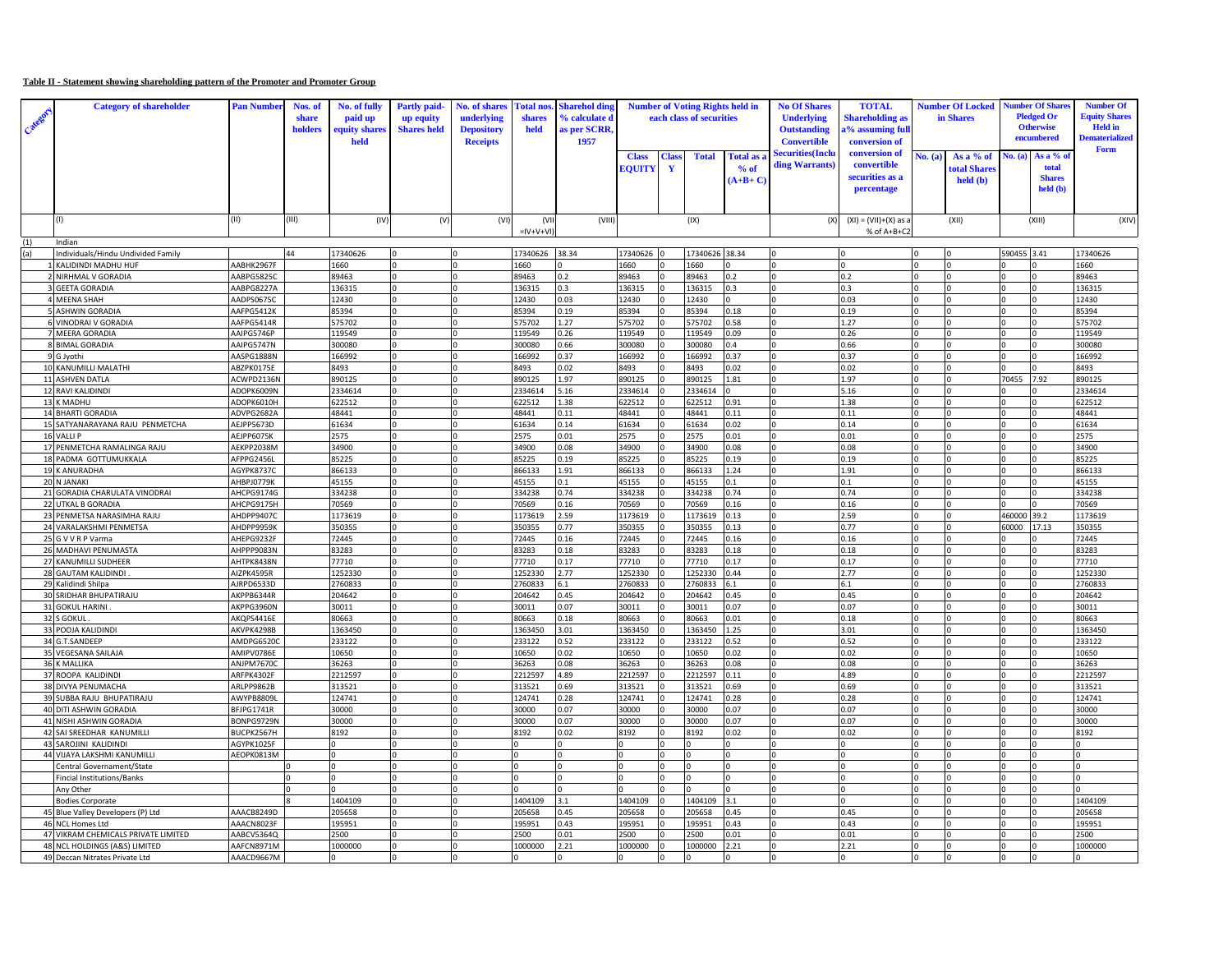| 50 KAKATIYA INDUSTRIES PRIVATE LIMITED             | AABCK0154F |          |  |                |            |                |  |  |             |          |
|----------------------------------------------------|------------|----------|--|----------------|------------|----------------|--|--|-------------|----------|
| 51 NAGARJUNA CERACHEM PRIVATE LIMITED              | AABCN3368G |          |  |                |            |                |  |  |             |          |
| 52 NCL ALLTEK AND SECCOLOR LTD                     | AACCA9318G |          |  |                |            |                |  |  |             |          |
| Trust                                              |            |          |  |                |            |                |  |  |             |          |
| Sub-Total(A)(1)                                    |            | 18744735 |  | 18744735 41.44 | 18744735 0 | 18744735 41.44 |  |  | 590455 3.15 | 18744735 |
| Foregin                                            |            |          |  |                |            |                |  |  |             |          |
| Individuals (Non Resident Foreign Individuals)     |            |          |  |                |            |                |  |  |             |          |
|                                                    |            |          |  |                |            |                |  |  |             |          |
| Government                                         |            |          |  |                |            |                |  |  |             |          |
| Institutions                                       |            |          |  |                |            |                |  |  |             |          |
| Foregin Portfolio Investors                        |            |          |  |                |            |                |  |  |             |          |
| Any Other                                          |            |          |  |                |            |                |  |  |             |          |
| Sub-Total(A)(2)                                    |            |          |  |                |            |                |  |  |             |          |
| <b>Total Shareholding of Promoter and Promoter</b> |            |          |  |                |            |                |  |  |             |          |
| Group A = (A)(1)+(A)(2)                            |            | 18744735 |  | 18744735 41.44 | 18744735 0 | 18744735 41.44 |  |  | 590455 3.15 | 18744735 |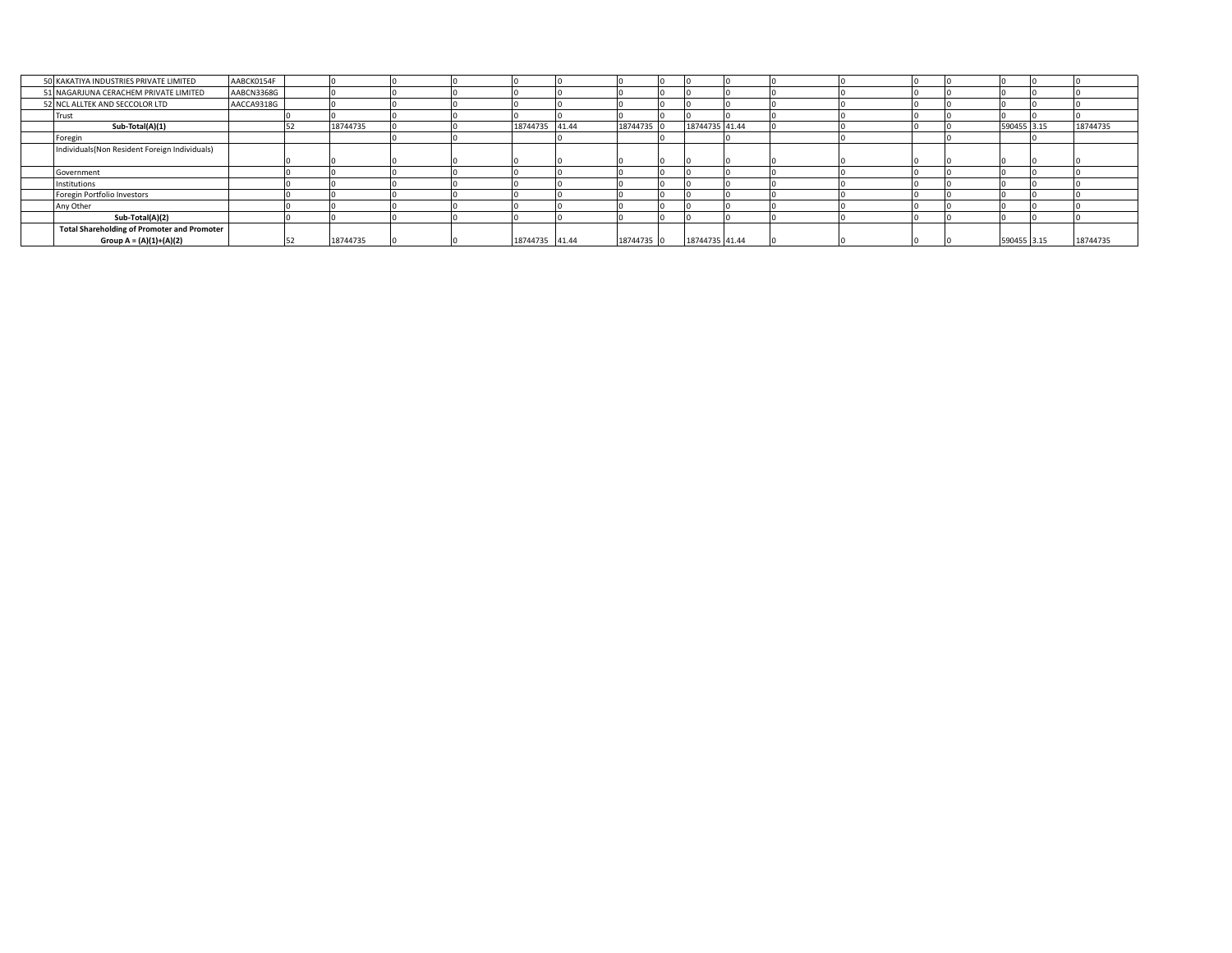## **Table III - Statement showing shareholding pattern of the Public shareholder**

| Catego           | <b>Category of shareholder</b>                                        | <b>Pan Number</b> | Nos. of<br>share<br>holders | No. of fully<br>paid up<br>quity shares<br>held | <b>Partly paid</b><br>up equity<br><b>Shares held</b> | No. of shares<br>underlying<br><b>Depository</b><br><b>Receipts</b> | <b>Total nos.</b><br>shares held | <b>Sharehol ding</b><br>% calculated<br>as per SCRR<br>1957 | <b>Number of Voting Rights held in each</b><br>class of securities |                              |                   | <b>No Of Shares</b><br><b>Underlying</b><br><b>Outstanding</b><br><b>Convertible</b><br><b>Securities</b> | <b>TOTAL</b><br><b>Shareholding as</b><br>a% assuming<br>full conversion of<br>conversion of | <b>Number of</b><br><b>Locked</b> in<br><b>Shares</b> |            | <b>Number Of Shares</b><br><b>Pledged Or</b><br><b>Otherwise</b><br>encumbered |                            | <b>Number Of</b><br><b>Equity Shares</b><br><b>Held</b> in<br><b>Dematerialized</b><br>Form |                   |
|------------------|-----------------------------------------------------------------------|-------------------|-----------------------------|-------------------------------------------------|-------------------------------------------------------|---------------------------------------------------------------------|----------------------------------|-------------------------------------------------------------|--------------------------------------------------------------------|------------------------------|-------------------|-----------------------------------------------------------------------------------------------------------|----------------------------------------------------------------------------------------------|-------------------------------------------------------|------------|--------------------------------------------------------------------------------|----------------------------|---------------------------------------------------------------------------------------------|-------------------|
|                  |                                                                       |                   |                             |                                                 |                                                       |                                                                     |                                  |                                                             | <b>Class</b><br><b>EOUITY</b>                                      | <b>Class</b><br>$\mathbf{Y}$ | <b>Total</b>      | Total as a %<br>of $(A+B+C)$                                                                              | (Including<br><b>Warrants</b> )                                                              | convertible<br>securities as a<br>percentage          | No.<br>(a) | As a %<br>of total<br><b>Shares</b><br>held (b)                                | $\left( \mathbf{a}\right)$ | As a % of<br>total Share<br>$\text{held}(\textbf{b})$                                       |                   |
|                  | (1)                                                                   | (II)              | (III)                       | (IV)                                            | (V)                                                   | (VI)                                                                | (VI)<br>$=$ IV+V+VI              | (VIII)                                                      |                                                                    |                              | (IX)              |                                                                                                           | (X)                                                                                          | $(XI) = (VII)+(X)$ as a<br>% of A+B+C2                |            | (XII)                                                                          |                            | (XIII)                                                                                      | (XIV)             |
| (1)              | Institutions                                                          |                   |                             |                                                 |                                                       | $\mathbf 0$                                                         |                                  | $\Omega$                                                    |                                                                    | $\Omega$                     |                   | $\mathbf 0$                                                                                               |                                                                                              | 0                                                     |            | $\mathsf 0$                                                                    |                            | $\Omega$                                                                                    |                   |
| (a)              | Mutual Funds/UTI                                                      |                   |                             | 3309509                                         |                                                       |                                                                     | 3309509                          | 7.32                                                        | 3309509 0                                                          |                              | 3309509 7.32      |                                                                                                           |                                                                                              |                                                       |            |                                                                                |                            |                                                                                             | 3304259           |
|                  | HDFC TRUSTEE CO LTD A/C HDFC HOUSING                                  |                   |                             |                                                 |                                                       |                                                                     |                                  |                                                             |                                                                    |                              |                   |                                                                                                           |                                                                                              |                                                       |            |                                                                                |                            |                                                                                             |                   |
| $\mathbf{1}$     | OPPORTUNITIES FUND-1140D NOVEMBER 2017                                |                   |                             |                                                 |                                                       |                                                                     |                                  |                                                             |                                                                    |                              |                   |                                                                                                           |                                                                                              |                                                       |            |                                                                                |                            |                                                                                             |                   |
|                  |                                                                       | AAATH1809A        |                             | 2700000                                         |                                                       |                                                                     | 2700000                          | .97                                                         | 2700000                                                            |                              | 2700000           | 5.97                                                                                                      |                                                                                              | 5.97                                                  |            |                                                                                |                            |                                                                                             | !700000           |
| $\overline{2}$   | HSBC SMALL CAP EQUITY FUND                                            | AAATH2467G        |                             | 500000                                          |                                                       |                                                                     | 500000                           | 1.11                                                        | 500000                                                             |                              | 500000            | $1.11\,$                                                                                                  |                                                                                              | 1.11                                                  |            |                                                                                |                            |                                                                                             | 500000            |
| (b)              | Venture Capital Funds                                                 |                   |                             |                                                 |                                                       |                                                                     |                                  |                                                             |                                                                    |                              |                   | $\Omega$                                                                                                  |                                                                                              |                                                       |            |                                                                                |                            |                                                                                             |                   |
| (c)              | Alternate Investment Funds<br>SUNDARAM ALTERNATIVE OPPORTUNITIES FUND |                   |                             | 1668983                                         |                                                       |                                                                     | 1668983                          | 3.69                                                        | 1668983                                                            |                              | 1668983           | 3.69                                                                                                      |                                                                                              |                                                       |            |                                                                                |                            |                                                                                             | 1668983           |
| $\overline{1}$   | NANO CAP SERIES I                                                     | AAQAS9168Q        |                             | 1234193                                         |                                                       |                                                                     | 1234193                          | 2.73                                                        | 1234193                                                            |                              | 1234193           | 2.73                                                                                                      |                                                                                              | 2.73                                                  |            |                                                                                |                            |                                                                                             | 1234193           |
| (d)              | Foreign Venture Capital Funds                                         |                   |                             |                                                 |                                                       |                                                                     |                                  |                                                             |                                                                    |                              |                   | U                                                                                                         |                                                                                              |                                                       |            |                                                                                | n.                         |                                                                                             |                   |
|                  | Foreign Portfolio Investors - Individual (FPI)                        |                   |                             |                                                 |                                                       |                                                                     |                                  |                                                             |                                                                    |                              |                   |                                                                                                           |                                                                                              |                                                       |            |                                                                                |                            |                                                                                             |                   |
| (e)              |                                                                       |                   |                             |                                                 |                                                       |                                                                     |                                  |                                                             |                                                                    |                              |                   |                                                                                                           |                                                                                              |                                                       |            |                                                                                |                            |                                                                                             |                   |
|                  | Foreign Portfolio Investors - Corporate (FPI)                         |                   |                             |                                                 |                                                       |                                                                     |                                  |                                                             |                                                                    |                              |                   |                                                                                                           |                                                                                              |                                                       |            |                                                                                |                            |                                                                                             |                   |
|                  |                                                                       |                   |                             | 1069304                                         |                                                       |                                                                     | 1069304                          | 2.36                                                        | 1069304                                                            |                              | 1069304           | 2.36                                                                                                      |                                                                                              |                                                       |            |                                                                                |                            |                                                                                             | 1069304           |
| $\mathbf{1}$     | HSBC INDIAN EQUITY MOTHER FUND                                        | AAAAH1765J        |                             | 517169                                          |                                                       |                                                                     | 517169                           | 1.14                                                        | 517169                                                             |                              | 517169            | 1.14                                                                                                      |                                                                                              | 1.14                                                  |            |                                                                                |                            |                                                                                             | 517169            |
|                  | THE MASTER TRUST BANK OF JAPAN, LTD. AS                               |                   |                             |                                                 |                                                       |                                                                     |                                  |                                                             |                                                                    |                              |                   |                                                                                                           |                                                                                              |                                                       |            |                                                                                |                            |                                                                                             |                   |
| $\overline{2}$   | TRUSTEE OF HSBC INDIA INFRASTRUCTURE                                  |                   |                             |                                                 |                                                       |                                                                     |                                  |                                                             |                                                                    |                              |                   |                                                                                                           |                                                                                              |                                                       |            |                                                                                |                            |                                                                                             |                   |
|                  | EQUITY MOTHER FUND                                                    | AAATH8110L        |                             | 542135                                          |                                                       |                                                                     | 542135                           | 1.2                                                         | 542135                                                             |                              | 542135            | 1.2                                                                                                       |                                                                                              |                                                       |            |                                                                                |                            |                                                                                             | 542135            |
| (g)              | Financial Institutions/Banks                                          |                   | 15                          | 199878                                          |                                                       |                                                                     | 199878                           | 0.44                                                        | 199878                                                             | $\Omega$                     | 199878            | 0.44                                                                                                      |                                                                                              | $\Omega$                                              | I۵         |                                                                                |                            |                                                                                             | 191428            |
| (h)              | <b>Insurance Companies</b>                                            |                   |                             |                                                 |                                                       |                                                                     |                                  | 0                                                           |                                                                    |                              |                   | 0                                                                                                         |                                                                                              |                                                       |            |                                                                                |                            |                                                                                             |                   |
|                  | Provident Funds / Pension Funds                                       |                   |                             |                                                 |                                                       |                                                                     |                                  | $\Omega$                                                    |                                                                    |                              |                   | $\Omega$<br>$\Omega$                                                                                      |                                                                                              |                                                       |            |                                                                                |                            |                                                                                             |                   |
| (k)              | Qualified Insitutional Buyers<br>Any Other                            |                   |                             |                                                 |                                                       |                                                                     |                                  |                                                             |                                                                    |                              |                   | $\Omega$                                                                                                  |                                                                                              |                                                       |            |                                                                                |                            |                                                                                             |                   |
|                  | Foreign Institutional Investores                                      |                   |                             |                                                 |                                                       |                                                                     |                                  | $\Omega$                                                    |                                                                    |                              |                   | $\Omega$                                                                                                  |                                                                                              |                                                       |            |                                                                                |                            |                                                                                             |                   |
| (m)              | Qualified Foreign Investor                                            |                   |                             |                                                 |                                                       |                                                                     |                                  |                                                             |                                                                    |                              |                   | $\Omega$                                                                                                  |                                                                                              |                                                       |            |                                                                                |                            |                                                                                             |                   |
| (n)              | Qualified Foreign Investor-Corporate                                  |                   |                             |                                                 |                                                       |                                                                     |                                  |                                                             |                                                                    |                              |                   | $\Omega$                                                                                                  |                                                                                              |                                                       |            |                                                                                |                            |                                                                                             |                   |
| (o)              | Foreign Bodies Corp                                                   |                   |                             |                                                 |                                                       |                                                                     |                                  | n                                                           |                                                                    |                              |                   | $\Omega$                                                                                                  |                                                                                              |                                                       |            |                                                                                |                            |                                                                                             |                   |
| (p)              | <b>Foreign Nation</b>                                                 |                   |                             |                                                 |                                                       |                                                                     |                                  |                                                             |                                                                    |                              |                   |                                                                                                           |                                                                                              |                                                       |            |                                                                                |                            |                                                                                             |                   |
|                  | Sub-Total(B)(1)                                                       |                   | 27                          | 6247674                                         |                                                       |                                                                     | 6247674                          | 13.81                                                       | 6247674                                                            |                              | 6247674           | 13.81                                                                                                     |                                                                                              |                                                       |            |                                                                                |                            |                                                                                             | 6233974           |
| B <sub>1</sub> C | Central Government/State Government(s)                                |                   |                             | 7000                                            |                                                       |                                                                     | 7000                             | 0.02                                                        | 7000                                                               |                              | 7000              | 0.02                                                                                                      |                                                                                              |                                                       |            |                                                                                |                            |                                                                                             |                   |
|                  | Sub-Total(B)(2)                                                       |                   |                             | 7000                                            |                                                       |                                                                     | 7000                             | 0.02                                                        | 7000                                                               | $\mathbf 0$                  | 7000              | 0.02                                                                                                      |                                                                                              |                                                       |            |                                                                                |                            |                                                                                             |                   |
| (3)              | Non Institutions                                                      |                   |                             |                                                 |                                                       |                                                                     |                                  | O.                                                          |                                                                    |                              |                   | <sup>o</sup>                                                                                              |                                                                                              |                                                       |            |                                                                                |                            |                                                                                             |                   |
|                  | ndividual ShareHolders holding nominal share                          |                   |                             |                                                 |                                                       |                                                                     |                                  |                                                             |                                                                    |                              |                   |                                                                                                           |                                                                                              |                                                       |            |                                                                                |                            |                                                                                             |                   |
| (a)              | capital upto 2Lakh                                                    |                   | 34830                       | 11379043                                        |                                                       |                                                                     | 11379043                         | 25.16                                                       | 11379043                                                           |                              | 11379043 25.16    |                                                                                                           |                                                                                              |                                                       |            |                                                                                |                            |                                                                                             | 10119081          |
|                  | Individual ShareHolders holding nominal share                         |                   |                             |                                                 |                                                       |                                                                     |                                  |                                                             |                                                                    |                              |                   |                                                                                                           |                                                                                              |                                                       |            |                                                                                |                            |                                                                                             |                   |
| (b)              | capital in excess of 2Lakh                                            |                   | 85                          | 5740240                                         |                                                       |                                                                     | 5740240                          | 12.69                                                       | 5740240                                                            |                              | 5740240           | 12.69                                                                                                     |                                                                                              |                                                       |            |                                                                                |                            |                                                                                             | 5740240           |
|                  | SUMANTHA KUMAR REDDY B                                                | ABXPB1098F        |                             | 163801                                          |                                                       |                                                                     | 463801                           | 1.03                                                        | 463801                                                             |                              | 463801            | 1.03                                                                                                      |                                                                                              | 1.03                                                  |            |                                                                                | 163801                     | 1.03                                                                                        | 163801            |
|                  | CHANDRAVADAN DESAI                                                    | AFQPD8487F        |                             | 643668                                          |                                                       |                                                                     | 643668                           | 1.42                                                        | 643668                                                             |                              | 643668            | 1.42                                                                                                      |                                                                                              | 1.42                                                  |            |                                                                                | 543668                     | 0.71                                                                                        | 643668            |
| (c)              | NBFCs Registered with RBI                                             |                   |                             |                                                 |                                                       |                                                                     |                                  |                                                             |                                                                    |                              |                   |                                                                                                           |                                                                                              |                                                       |            |                                                                                |                            |                                                                                             |                   |
| (d)              | <b>Employee Trusts</b>                                                |                   |                             |                                                 |                                                       |                                                                     |                                  |                                                             |                                                                    |                              |                   | $\Omega$                                                                                                  |                                                                                              |                                                       |            |                                                                                |                            |                                                                                             |                   |
|                  | Overseas Depositories (Holding DRs) (Balancing                        |                   |                             |                                                 |                                                       |                                                                     |                                  |                                                             |                                                                    |                              |                   |                                                                                                           |                                                                                              |                                                       |            |                                                                                |                            |                                                                                             |                   |
| (e)              | Figure)                                                               |                   |                             |                                                 |                                                       |                                                                     |                                  |                                                             |                                                                    |                              |                   | $\Omega$                                                                                                  |                                                                                              |                                                       |            |                                                                                |                            |                                                                                             |                   |
| (f)              | Any Other                                                             |                   | 332                         |                                                 |                                                       |                                                                     |                                  |                                                             |                                                                    |                              |                   |                                                                                                           |                                                                                              |                                                       |            |                                                                                |                            |                                                                                             |                   |
| (g)<br>(h)       | <b>Bodies Corporate</b>                                               |                   | 73                          | 1728506<br>131150                               |                                                       |                                                                     | 1728506<br>131150                | 3.82<br>0.29                                                | 1728506<br>131150                                                  |                              | 1728506<br>131150 | 3.82<br>0.29                                                                                              |                                                                                              |                                                       |            |                                                                                |                            |                                                                                             | 1721961<br>131150 |
| (i)              | <b>Clearing Member</b><br>Trust                                       |                   |                             | 68737                                           |                                                       |                                                                     | 68737                            | 0.15                                                        | 68737                                                              |                              | 68737             | 0.15                                                                                                      |                                                                                              |                                                       |            |                                                                                |                            |                                                                                             | 68737             |
|                  | Non Resident Individuals                                              |                   | 510                         | 470384                                          |                                                       |                                                                     | 470384                           | 1.04                                                        | 470384                                                             |                              | 470384            | 1.04                                                                                                      |                                                                                              |                                                       |            |                                                                                |                            |                                                                                             | 470089            |
| B <sub>2</sub> K | <b>IEPF Authority</b>                                                 |                   |                             | 715321                                          |                                                       |                                                                     | 715321                           | 1.58                                                        | 715321                                                             |                              | 715321            | 1.58                                                                                                      |                                                                                              |                                                       |            |                                                                                |                            |                                                                                             | 715321            |
|                  | Sub-Total(B)(3)                                                       |                   | 35836                       | 20233381                                        |                                                       |                                                                     | 20233381                         | 44.73                                                       | 20233381                                                           |                              | 20233381          | 44.73                                                                                                     |                                                                                              |                                                       |            |                                                                                |                            |                                                                                             | 18966579          |
|                  | Total Public Shareholding B = (B)(1)+(B)(2)+(B)(3)                    |                   |                             |                                                 |                                                       |                                                                     |                                  |                                                             |                                                                    |                              |                   |                                                                                                           |                                                                                              |                                                       |            |                                                                                |                            |                                                                                             |                   |
|                  |                                                                       |                   | 35865                       | 26488055                                        |                                                       |                                                                     | 26488055                         | 58.56                                                       | 26488055 0                                                         |                              | 26488055 58.56    |                                                                                                           |                                                                                              |                                                       |            |                                                                                |                            |                                                                                             | 25200553          |